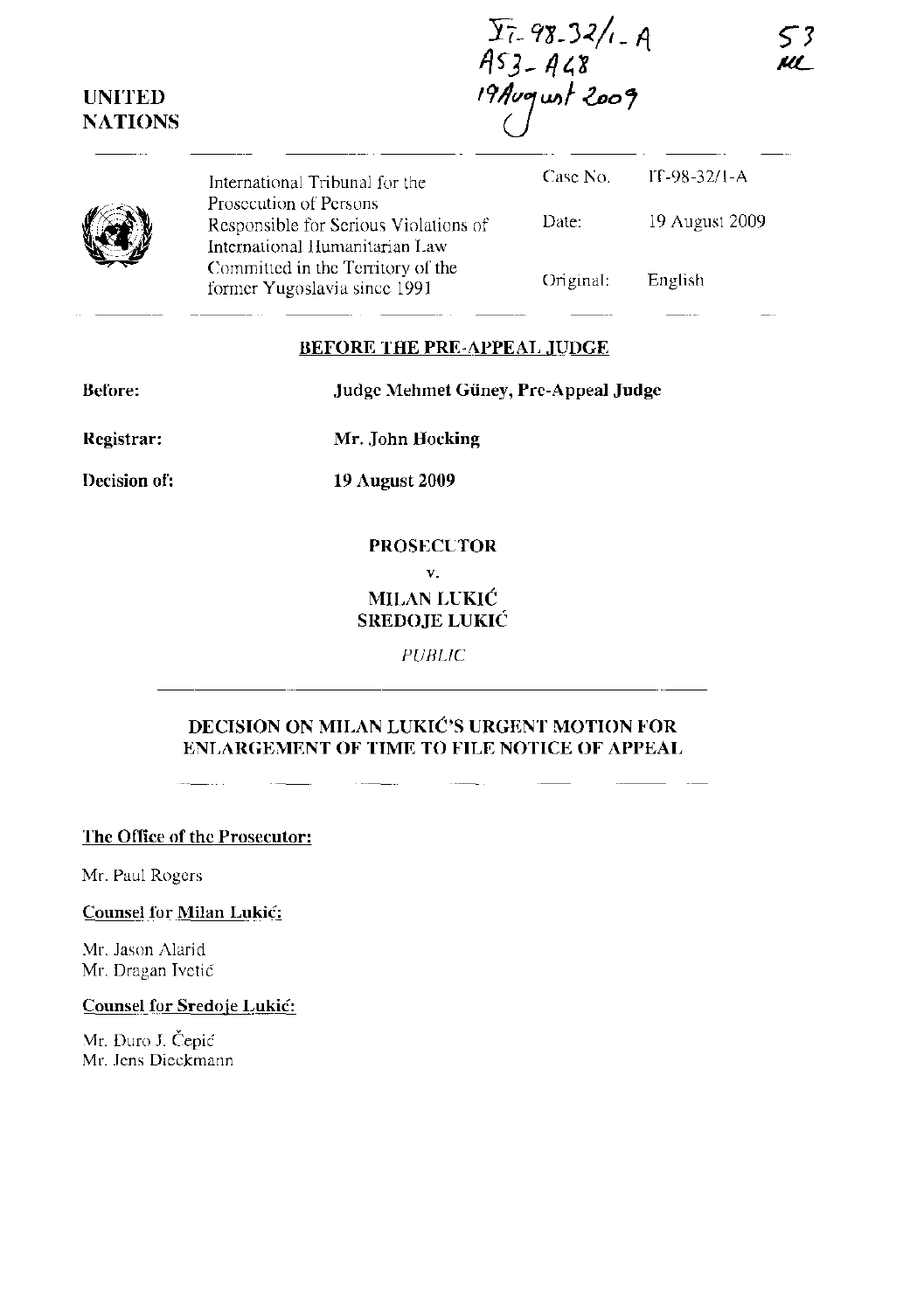1. **I, MEHMET GUNEY,** Pre-Appeal Judge of the Appeals Chamber of the International Tribunal for the Prosecution of Persons Responsible for Serious Violations of International Humanitarian Law Committed in the Territory of the former Yugoslavia since 1991 ("Appeals Chamber" and "Tribunal", respectively) am seized of "Milan Lukić's Urgent Motion for Enlargement of Time to File Notice of Appeal", filed publicly on 17 August 2009 ("Motion") by Counsel for Milan Lukić ("Lukić").<sup>1</sup> On 18 August 2009, the Prosecution filed publicly its response, opposing the Motion. $2$ 

### **I. BACKGROUND**

2. On 20 July 2009, Trial Chamber **III** ("Trial Chamber") found Lukic responsible, pursuant to Article 7(1) of the Statute of the Tribunal ("Statute"), for murder and cruel treatment as violations of the laws or customs of war under Article 3 of the Statute and for murder, persecutions, extermination and inhumane acts as crimes against humanity under Article 5 of the Statute. The Trial Chamber sentenced him to a term of imprisonment for the remainder of his life. $3$ 

## **II. APPLICABLE LAW**

3. Pursuant to Rule 108 of the Rules of Procedure and Evidence of the Tribunal ("Rules"), a party seeking to appeal a judgement shall file its notice of appeal no later than 30 days from the date of that judgement, which in this case falls on 19 August 2009. Rule  $127(A)(i)$  and (B) of the Rules provides that the Appeals Chamber may, on good cause being shown by motion, enlarge the time limits prescribed under the Rules.

### **III. DISCUSSION**

#### **A. Submissions of the parties**

4. **In** his Motion, Lukic seeks an extension of time of 15 to 20 days beyond the due date of 19 August 2009 to file his notice of appeal.<sup>4</sup> Firstly, Lukic submits that the volume of the record

 $\perp$  A confidential Annex A and a confidential Annex B were appended to the Motion ("Confidential Annex A" and "Confidential Annex B" respectively).

<sup>&</sup>lt;sup>2</sup> Prosecution Response to Milan Lukic's Urgent Motion for Enlargement of Time to File Notice of Appeal, 18 August 2009 ("Response").

*<sup>3</sup> Prosecutor v. Milan Lukic and Sredoje Lukic,* Case No. *IT-98-32/1-T,* Judgement, 20 July 2009 ("Trial Judgement"), paras 1099-1101.

<sup>&</sup>lt;sup>4</sup> Motion, paras 9, 13 and 15.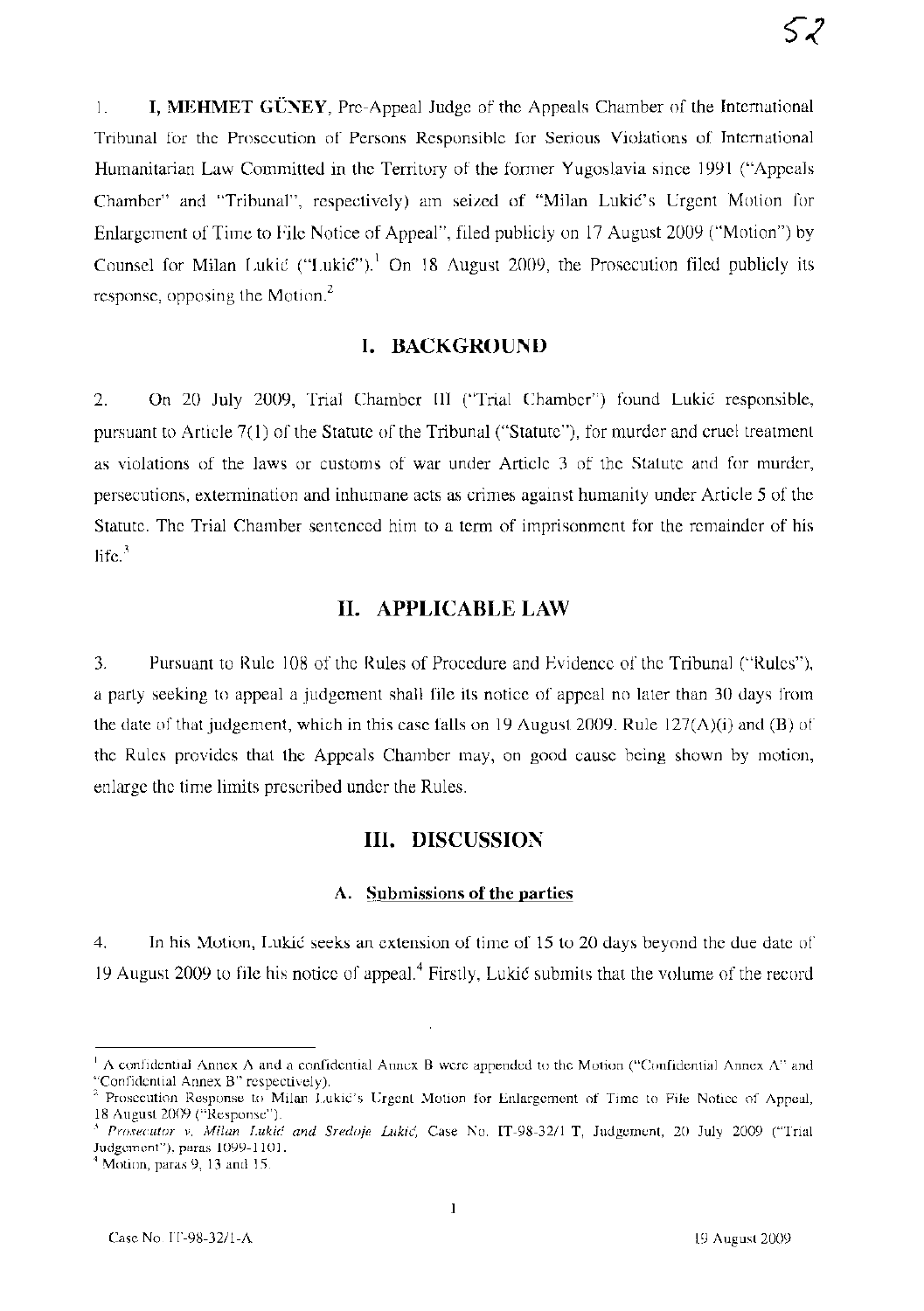to be reviewed and analysed in light of the Trial Judgement,<sup>5</sup> the length, complexity and seriousness of the case and the Trial Judgement<sup>6</sup> make it unrealistic for his Defence team "to decide on the merits and type of any appeal and to draft the detailed notice of appeal within 30 days of the delivery of the [Trial] Judgement as required under the Rules".<sup>7</sup>

5. Lukic further submits that he does not speak or read English and that no official translation of the Trial Judgement in a language he understands has been provided yet.<sup>8</sup> Lukić claims that this places an additional burden upon his Defence team, which must explain to him, in Serbian, the Trial Judgement's findings and conclusions, so that "he can play an important and necessary role in determining the matters to be [subject to appeal]".<sup>9</sup> He therefore argues that a time limit to file a notice of appeal starting after the availability of the Trial judgement in *B/c/S* would contribute both to "justice and the appearance of justice". In the alternative, he seeks an extension of time of 15to 20 days.  $10$ 

6. Finally, Lukic claims that various factors have prevented his Counsel from enjoying the full 30 day time limit to prepare the notice of appeal.<sup>11</sup> In particular, Lukić argues that his Lead Counsel, Mr. Jason Alarid, has been facing a considerable volume of work in his domestic practice, partly resulting from the time he spent engaged in the trial proceedings in The Hague, and which prevented him to travel to The Hague to work with his Co-Counsel, Mr. Dragan Ivetić, in order to prepare the notice of appeal.<sup>12</sup> Lukić further argues that Co-Counsel was under medical orders to remain near the hospital in Chicago, USA, for several days subsequently to an operation he had undergone on 23 July 2009, which prevented him to substantially work on the notice of appeal from 20 July 2009 until his return to The Hague on 4 August 2009.<sup>13</sup> Finally, Lukic alleges that the problems of Counsel were compounded by staffing and budgetary  $issues.$ <sup>14</sup>

<sup>5</sup> Motion, paras 3-4 (mentioning that: (i) the Trial Judgement is comprised of 372 pages and the transcripts of the proceedings consist of 7268 pages; (ii) during trial, the Prosecution called 50 witnesses and the Defence 30 witnesses; and (iii) 620 exhibits were introduced at trial and must be analysed and considered in order to properly serve Lukić's rights on appeal), 9 and 14.

<sup>6</sup> Motion, paras 2 (recalling that Lukic was found guilty on all counts of the Indictment and sentenced to the maximum penalty and arguing that Lukic was accused of 21 counts, which is far more counts of direct perpetration against an individual than faced by most other accused at the Tribunal), 9 and 14.

Motion, para. 9.

<sup>8</sup> Motion, para. 5

<sup>&</sup>lt;sup>9</sup> Motion, para. 8.

<sup>&</sup>lt;sup>10</sup> Motion, para. 5. Lukic limits his relief sought to an increase of the time limit to file the notice of appeal 15-20 days beyond the due date of 19 August 2009 *(ibid., para.* 15).<br><sup>11</sup> Mating 500 144.

Motion, para. 14.

<sup>12</sup>Motion, paras 1O-1l. *See* also "Confidential Annex A" attached to the Motion.

<sup>!3</sup> Motion, para. 12. *See* also "Confidential Annex B" attached to the Motion.

<sup>&</sup>lt;sup>14</sup> Motion, para. 13.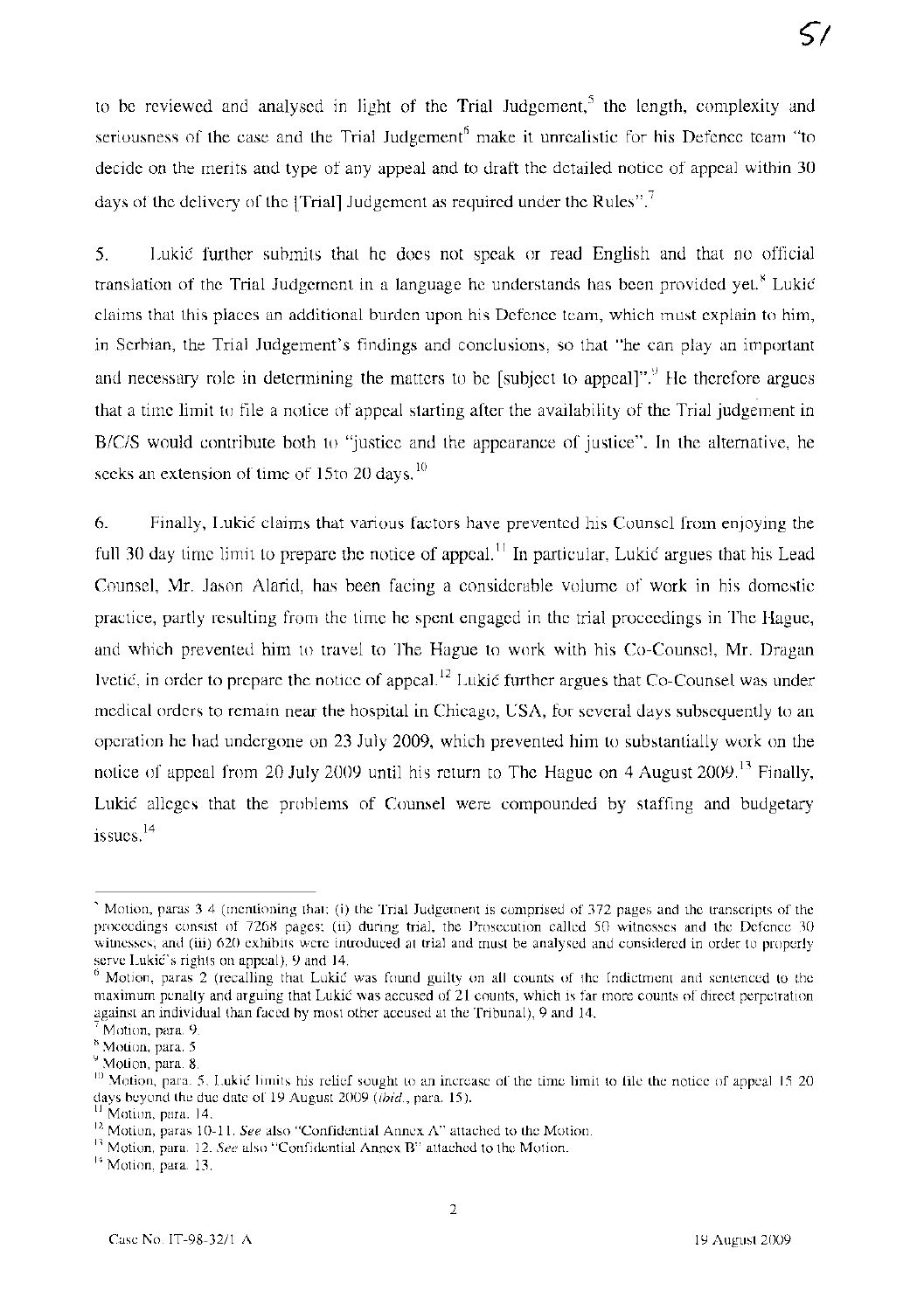7. The Prosecution responds that Lukic fails to show "good cause" pursuant to Rule  $127(A)(i)$  and (B) of the Rules for a variation of the applicable time limit pertaining to the filing of his notice of appeal. 15

## **B. Analysis**

8. When assessing a motion for extension of time for the filing of a notice of appeal, pursuant to Rule  $127(A)(i)$  of the Rules, "good cause" must be shown by motion warranting such extension. The expeditiousness of proceedings forms part of the fundamental principle of a fair trial. Furthermore, the filing of a notice of appeal marks the very beginning of the appeal proceedings in a case and, since the time limits for the filing of the subsequent briefs are calculated as of the date on which the notice of appeal is filed, any delay at such an early stage will affect subsequent filings.<sup>16</sup>

9. Lukic does not substantiate his arguments that either (i) the length and seriousness of the Trial Judgement and the complexity of the litigated issues in this case or (ii) the size of the record to be reviewed in light of the Trial Judgement warrant an extension of time because the normal time limit would not suffice to prepare his notice of appeal.<sup>17</sup> Accordingly, he does not demonstrate that the Trial Judgement is unusually long or complex.

10. Where an accused seeks an extension of time for the filing of a notice of appeal based on the submission that a translation of the judgement into the language of the accused is not yet available, the Appeals Chamber has rejected such an application.<sup>18</sup> Both Counsel for Lukić can work in English, the language in which the Trial Judgement was pronounced. Furthermore, the

<sup>15</sup> Response, paras 1 and 8.

<sup>&</sup>lt;sup>16</sup> Prosecutor v. Momčilo Krajišnik, Case No. IT-00-39-A, Decision on "Urgent Motion for Extension of Time for Filing Notice of Appeal Pending Translation of the Judgement into the Language of the Convicted Person",  $\frac{1}{17}$  February 2007, p. 3.

<sup>17</sup>*Prosecutor v. Boskoski and Tarculovski,* Case No. IT-04-82-A, Decision on Johan Tarculovski's Motion for Extension of Time to File the Notice of Appeal, 5 August 2008 *("Boskoski* First Decision"), p. 2.

<sup>18</sup>*Callixte Kalimanzira v. The Prosecutor,* Case No. ICTR-05-88-A, Decision on Callixte Kalimanzira's Motion for an Extension of Time for the Filing of Notice of Appeal; 20 July 2009 *("Kalimanzira* Decision"); *Prosecutor v. Milutinovic et aI.,* Case No. IT-05-87-A, Decision on Motions for Extension of Time to File Notices of Appeal, 23 March 2009 ("Milutinović et al. Decision of 23 March 2009"); Prosecutor v. Momčilo Krajišnik, Case No. IT-00-39-A, Decision on Request for Extension of Time to File Notice of Appeal, 26 October 2006; *Prosecutor v. Blagojević and Jokić*, Case No. IT-02-60-A, Decision on Defence Motion for Extension of Time in Which to File the Defence Notice of Appeal, 15 February 2005; *Prosecutor v. Radoslav Brdanin,* Case No. IT-99-36-A, Decision on Motion for Extension of Time, 4 October 2004; Prosecutor v. Mladen Naletilić and Vinko Martinović, Case No. IT-08-34-A, Decision on Motions for Extension of Time, 25 April 2003. For an exception, *see Prosecutor v. Milan BabiG',* Case No. IT-03-72-A, Decision on Motion to Extend Time for Filing of Notice of Appeal, 28 July 2004. In this sentencing case, the appeal was directed against a judgement of less than 50 pages of actual text requiring translation. The translation took less than two months and any delay in those proceedings was thus negligible (the *Babic* Sentencing Judgement was delivered on 29 June 2004 and the *B/c/S* translation was filed on 18 August 2004).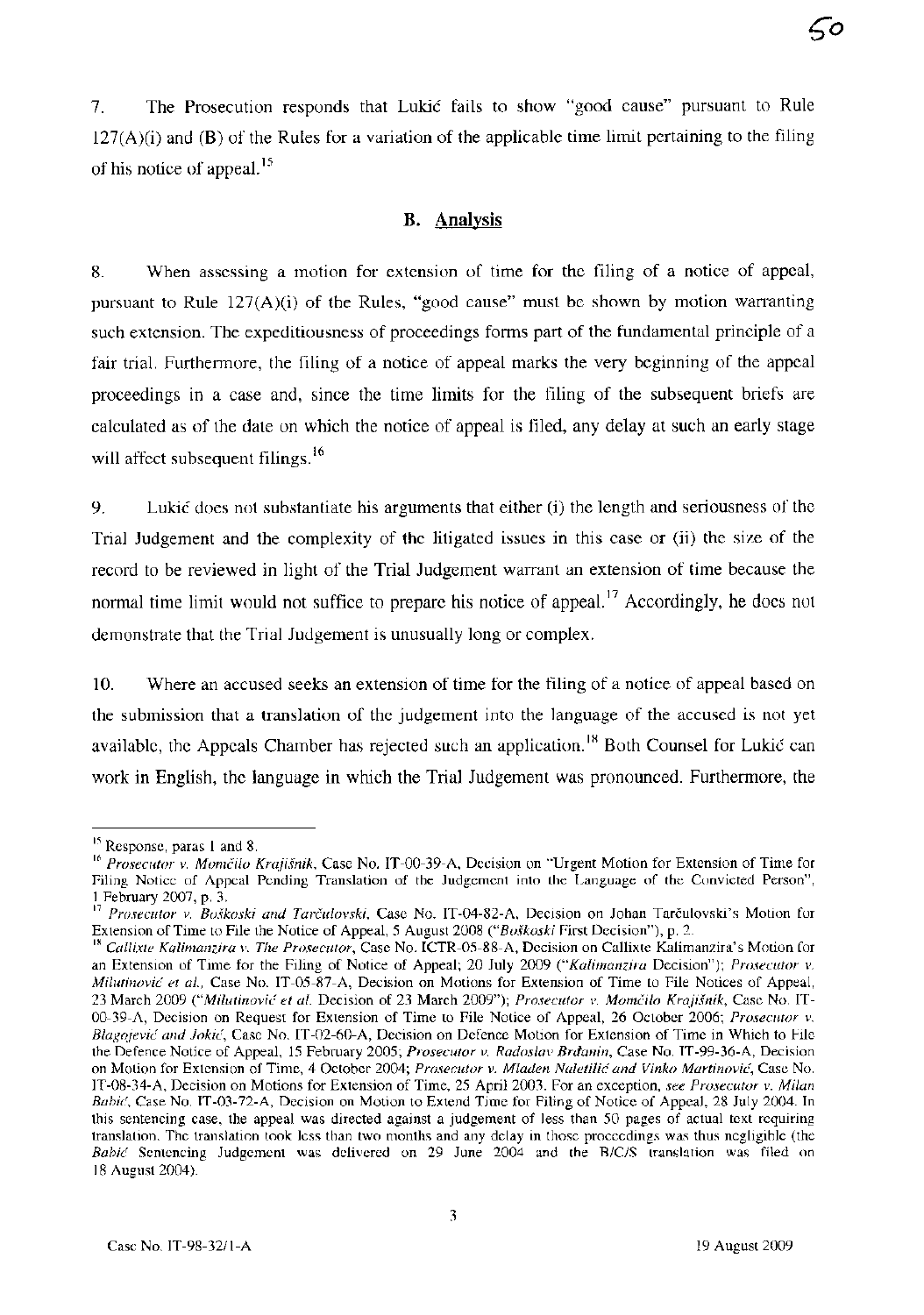determination of potential grounds of appeal falls primarily within the purview of Defence Counsel.<sup>19</sup> Both Counsel are able to discuss the content of the Trial Judgement with Lukić as well as any possible grounds of appeal. Furthermore, pursuant to Rule 108 of the Rules, the Appeals Chamber may, after the filing of the notice of appeal by a party and on good cause being shown by motion, authorize a variation of grounds of appeal. Thus, Lukic will have the opportunity, if he so wishes, to request variation of his grounds of appeal after having read the B/c/S translation of the Trial Judgement, provided that he shows good cause under Rule 108 of the Rules.<sup>20</sup> Therefore, it would be unreasonable to delay the appellate proceedings until the filing of the B/C/S translation of the Trial Judgement.

11. Regarding Lead Counsel's other professional commitments, the Appeals Chamber has previously held that "counsel in a case before the Tribunal is under an obligation to give absolute priority to his commitments to the Tribunal and to observe the time limits in the Rules $n^{21}$  or in an order of a Chamber. The Appeals Chamber has also found that "Counsel assigned to represent accused at this Tribunal are expected to organise their work schedules in order to meet their obligation to respect the time limits for filing on appeals".<sup>22</sup> Furthermore, "other professional commitments of counsel should not have any bearing on the responsibilities of counsel towards their client and the International Tribunal".23 Accordingly, Counsel's other professional commitments do not constitute "good cause" pursuant to Rule 127 of the Rules.

12. Lukic has not shown that Co-Counsel was unable to work during the time period he had to remain in the proximity of the hospital in Chicago. The fact that Co-Counsel was ill for part of the time needed for the preparation of the notice of appeal is therefore not a sufficient circumstance to establish a showing of good cause warranting an extension of time for the filing

<sup>19</sup>*Kalimanzira* Decision, para. 6; *Prosecutor v. Milomir Stakic,* Case No. IT-97-24-A, Decision on Motion for Extension of Time, 15 August 2003.

*<sup>20</sup> Milutinovic et al.* Decision of 23 March 2009, p. 3.

<sup>&</sup>lt;sup>21</sup> Prosecutor v. Momčilo Krajišnik, Case No. IT-00-39-A, Decision on Momčilo Krajišnik's Motion for Permission for Nathan Z. Dershowitz to Act as Counsel with Alan M. Dershowitz and for Extension of Time, 5 September 2008, para. 10. *See* also *Nahimana et al. v. The Prosecutor,* Case No. ICTR-99-52-A, Decision on Clarification of Time Limits and on Appellant's Barayagwiza's Extremely Urgent Motion for Extension of Time to File his Notice of Appeal and his Appellant's Brief, 6 September 2005, p. 5; *Emmanuel Ndindabahizi v. The Prosecutor*, Case No. ICTR-01-71-A, Decision on "Requête urgente aux fins de prorogation de délai pour le dépôt du memoire en appel", 1 April 2005, p. 3.

<sup>&</sup>lt;sup>22</sup> Prosecutor v. Rasim Delić, Case No. IT-04-83-AR72, Decision on Interlocutory Appeal Challenging the Jurisdiction of the Tribunal, 8 December 2005, para. 3.

<sup>&</sup>lt;sup>3</sup> Prosecutor v. Momir Nikolić, IT-02-60/1-A, Decision on Second Defence Motion to Enlarge Time for Filing of Replies, I April 2005, p. 4. *See* also *Prosecutor v. Bo§koski and Tarculovski,* Case No.lT-04-82-A, Decision on Tarculovski's Urgent Motion for Extension of Time to File his Reply Brief, 16 April 2009 *("Bolkoski* Second Decision"), p. 2.